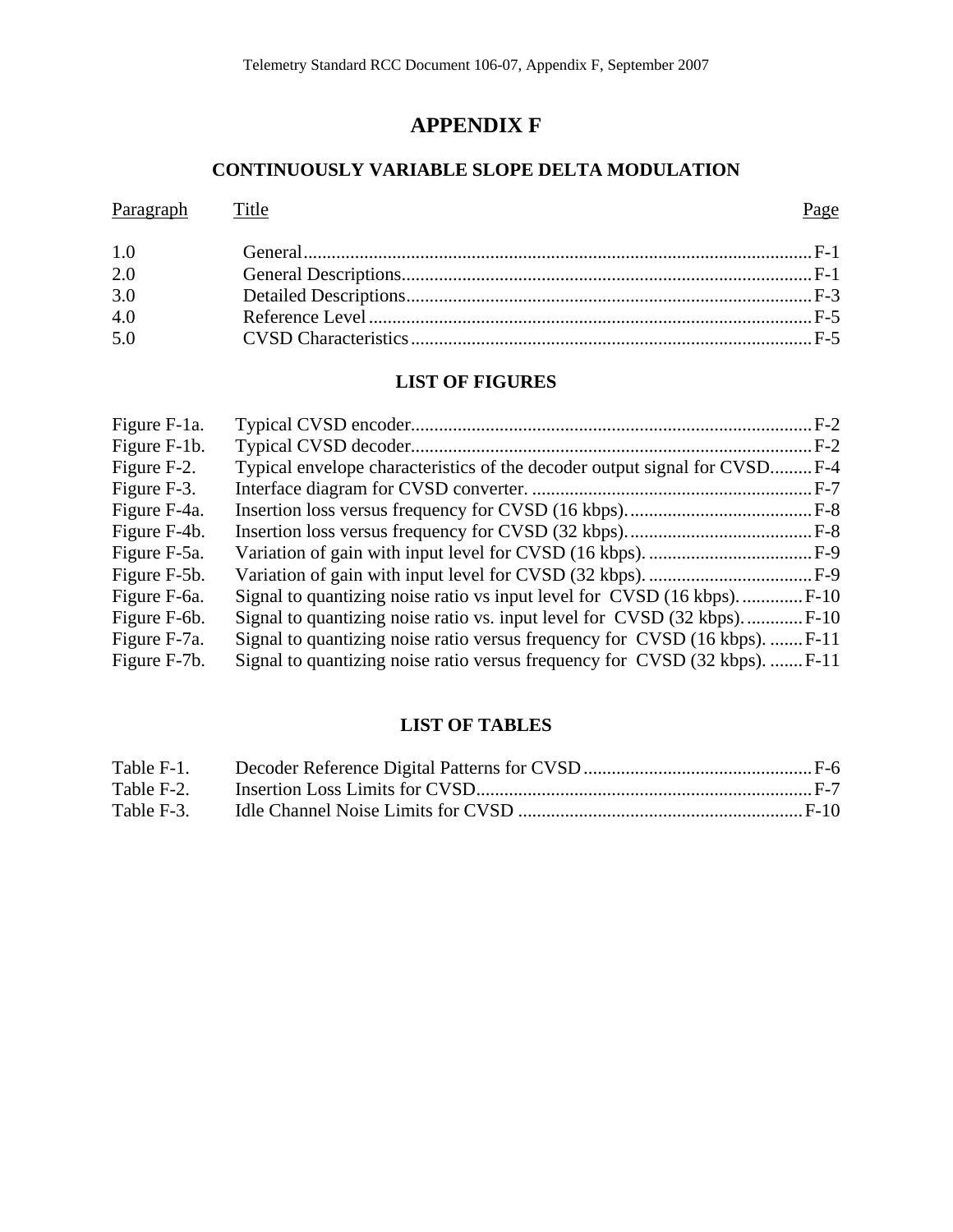This page intentionally left blank.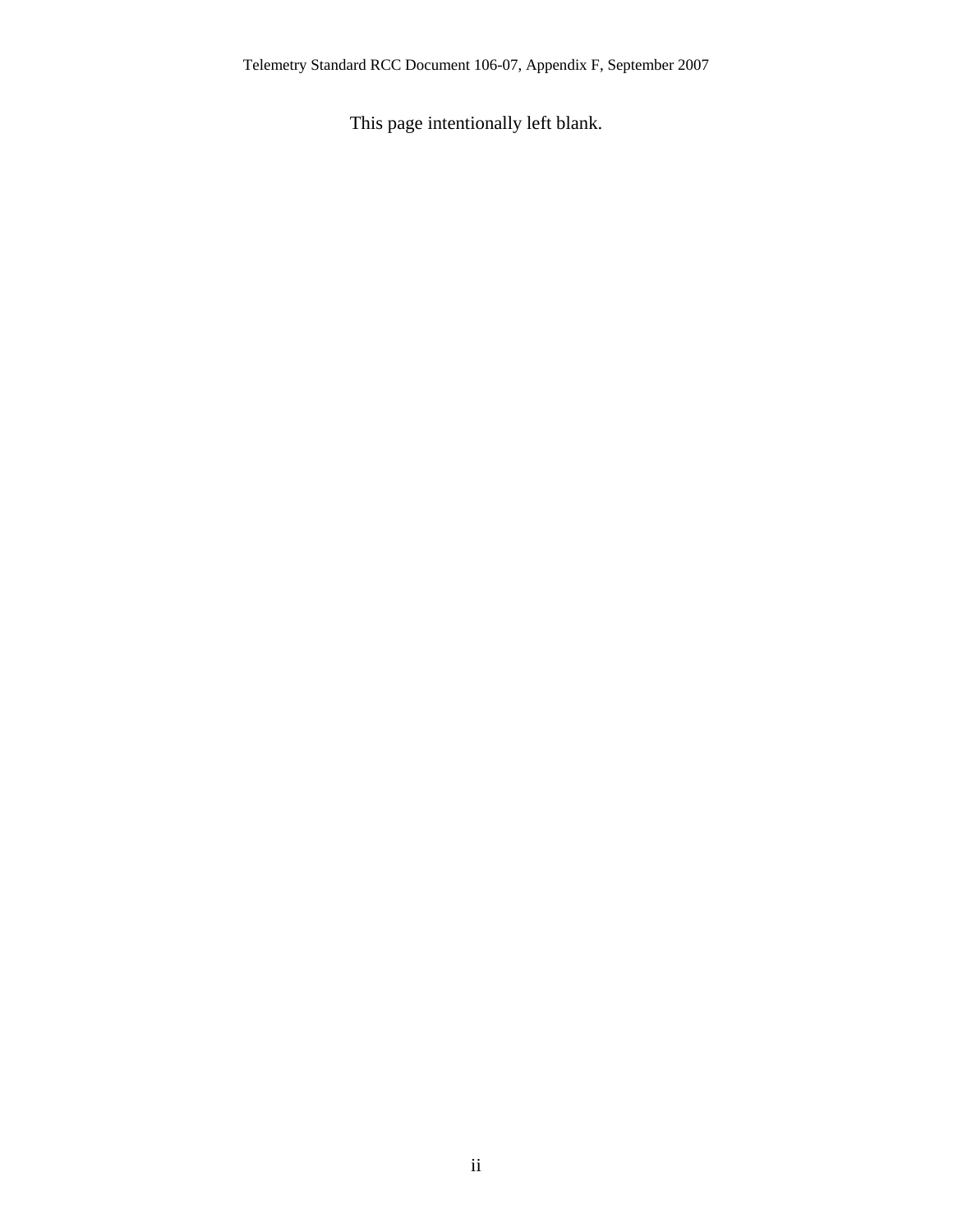# **APPENDIX F**

## **CONTINUOUSLY VARIABLE SLOPE DELTA MODULATION**

#### **1.0 General**

 The continuously variable slope delta (CVSD) modulation is a nonlinear, sampled data, feedback system which accepts a band-limited analog signal and encodes it into binary form for transmission through a digital channel. At the receiver, the binary signal is decoded into a close approximation of the original analog signal. A typical CVSD converter consisting of an encoder and decoder is shown in Figure [F-1a](#page-3-0) and Figure [F-1b.](#page-3-0)

## **2.0 General Descriptions**

 A general description of the delta modulation and the CVSD converter can be found in the succeeding subparagraphs.

2.1 Delta Modulation. Delta modulation is an A-D conversion technique resulting in a form of digital pulse modulation. A delta modulator periodically samples the amplitude of a band-limited analog signal, and the amplitude differences of two adjacent samples are coded into n-bit code words. This nonlinear, sampled-data, feedback system then transmits the encoded bit stream through a digital channel. At the receiving end, an integrating network converts the delta-modulated bit stream through a decoding process into a close approximation of the original analog signal.

2.1.2 CVSD Converter. A typical CVSD converter consists of an encoder and a decoder (see Figure [F-1a](#page-3-0) and Figure [F-1b\)](#page-3-0). The analog input signal of the CVSD encoder is band-limited by the input band, pass filter. The CVSD encoder compares the band-limited analog input signal with an analog feedback approximation signal generated at the reconstruction integrator output. The digital output signal of the encoder is the output of the first register in the "run-of-three" counter. The digital output signal is transmitted at the clock (sample) rate and will equal "1" if the analog input signal is greater than or equal to the analog feedback signal at the instant of sampling. For this value of the digital output signal, the pulse amplitude modulator (PAM) applies a positive feedback pulse to the reconstruction integrator; otherwise, a negative pulse is applied. This function is accomplished by the polarity control signal, which is equal to the digital encoder output signal. The amplitude of the feedback pulse is derived by means of a 3-bit shift register, logic sensing for overload, and a syllabic lowpass filter. When a string of three consecutive ONES or ZEROS appears at the digital output, a discrete voltage level is applied to the syllabic filter, and the positive feedback pulse amplitude increases until the overload string is broken. In such an event, ground potential is fed to the filter by the overload algorithm, forcing a decrease in the amplitude of the slope voltage out of the syllabic filter. The encoder and decoder have identical characteristics except for the comparator and filter functions.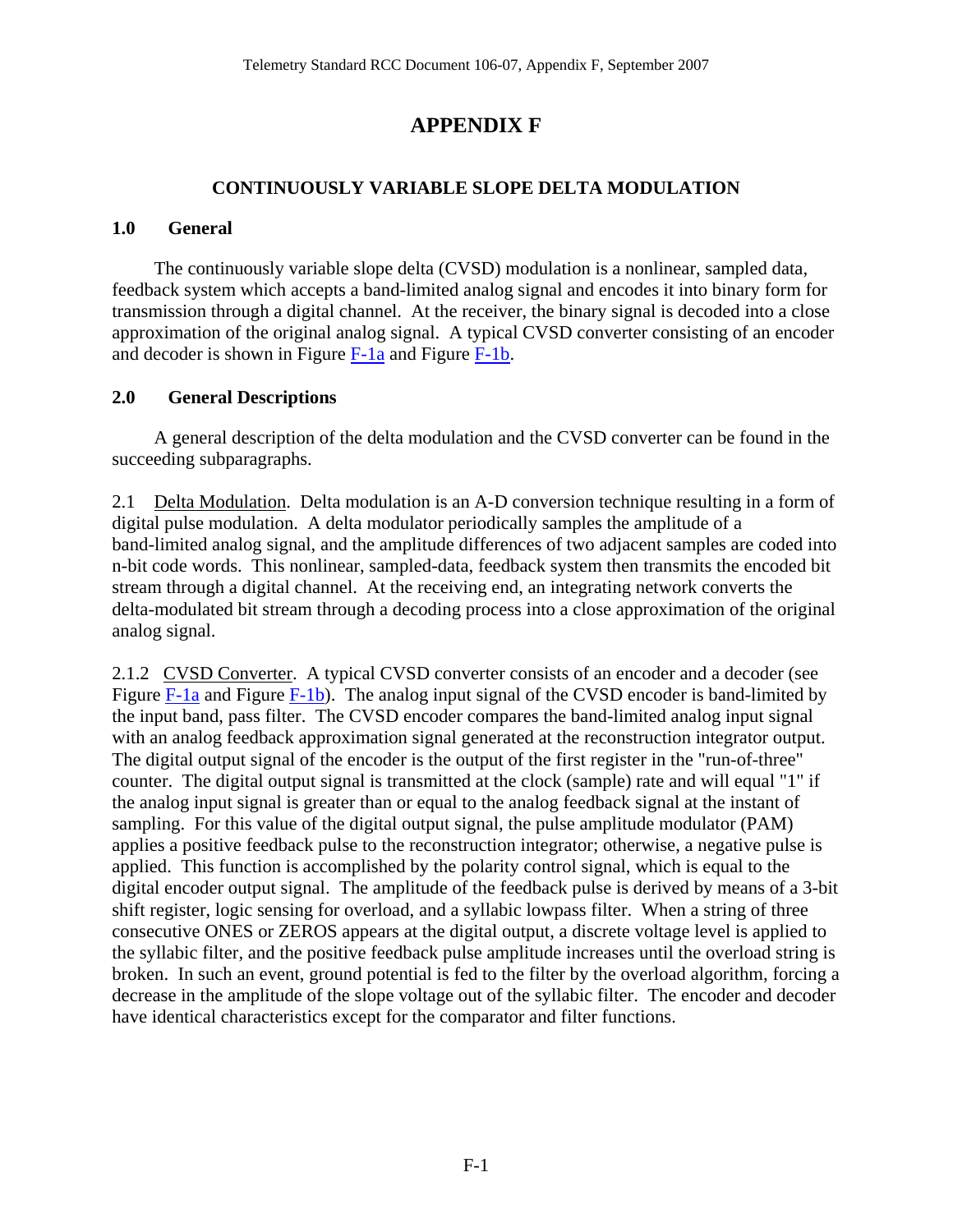<span id="page-3-0"></span>

Figure F-1a. Typical CVSD encoder.



Figure F-1b. Typical CVSD decoder.

 The CVSD decoder consists of the input band pass filter, shift register, overload algorithm, syllabic filter, PAM and reconstruction integrator used in the encoder, and an output low-pass filter. The decoder performs the inverse function of the encoder and regenerates speech by passing the analog output signal of the reconstruction integrator through the low-pass filter. Other characteristics optimize the CVSD modulation technique for voice signals. These characteristics include:

- a. Changes in the slope of the analog input signal determine the step-size changes of the digital output signal.
- b. The feedback loop is adaptive to the extent that the loop provides continuous or smoothly incremental changes in step size.
- c. Companding is performed at a syllabic rate to extend the dynamic range of the analog input signal.
- d. The reconstruction integrator is of the exponential (leaky) type to reduce the effects of digital errors.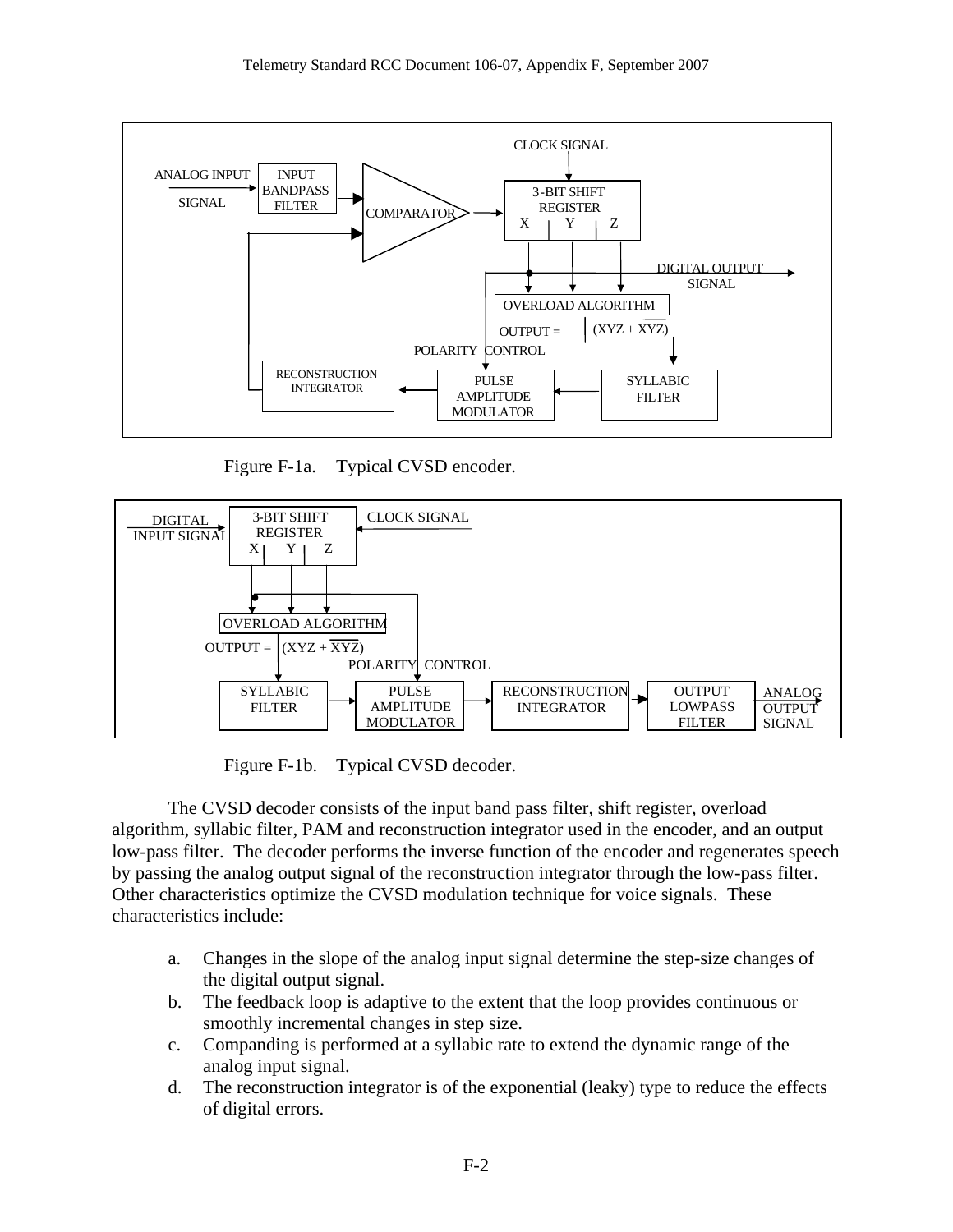# **3.0 Detailed Descriptions**

 The characteristics described in subparagraphs 3.1 through 3.9 are in addition to those specified in paragraph [5.0](#page-6-0) of this standard and are for guidance only.

3.1 Input Band Pass Filter. The input filter provides band-limiting and is typically a secondor higher-order filter (see Figure [F-1a\)](#page-3-0).

3.2 Comparator. The comparator compares the band-limited analog input signal from the filter with the output signal of the reconstruction integrator (see Figure  $F-1a$ ). This comparison produces the digital error signal input to the 3-bit shift register. The transfer characteristic of the comparator is such that the difference between the two input signals causes the output signal to be driven to saturation in the direction of the sign of the difference.

3.3 3-Bit Shift Register. The 3-bit shift register acts as a sampler which clocks the digital error signal from the comparator at the specified data signaling rate and stores the current samples and two previous samples of the error signal (see Figure  $F$ -1a and Figure  $F$ -1b). The digital output signal is a binary signal having the same polarity as the input signal from the comparator at the time of the clock signal. The digital output signal is also the digital output of the encoder and is referred to as the baseband signal. Further processing for transmission such as conditioned diphase modulation may be applied to the baseband signal. It is necessary that the inverse of any such processing be accomplished and the baseband signal restored before the CVSD decoding process is attempted.

3.4 Overload Algorithm. The overload algorithm operates on the output of the 3-bit shift register (X, Y, Z) using the run-of-threes coincidence algorithm so that the algorithm output equals ( $XYZ + \overline{XYZ}$ ) (see Figure [F-1a](#page-3-0) and Figure [F-1b](#page-3-0)). The output signal is a binary signal at the clock signaling rate and is true for one clock period following the detection of three like bits and false at all other times.

3.5 Syllabic Filter. The syllabic filter acts as a low-pass filter for the output signal from the overload algorithm (see Figures  $F-1a$  and Figure  $F-1b$ ). The slope-voltage output of the syllabic filter is the modulating input to the PAM. The step-function response of the syllabic filter is related to the syllabic rate of speech, is independent of the sampling rate, and is exponential in nature. When the overload algorithm output is true, a charging curve is applicable. When this output is false, a discharging curve is applicable.

3.6 Pulse Amplitude Modulator (PAM). The PAM operates with two input signals: the output signal from the syllabic filter, and the digital signal from the 3-bit shift register (see Figures F-1a and b). The syllabic filter output signal determines the amplitude of the PAM output signal and the signal from the 3-bit shift register is the polarity control that determines the direction, plus or minus, of the PAM output signal. The phrase "continuously variable" in CVSD is derived from the way the PAM output signal varies almost continuously.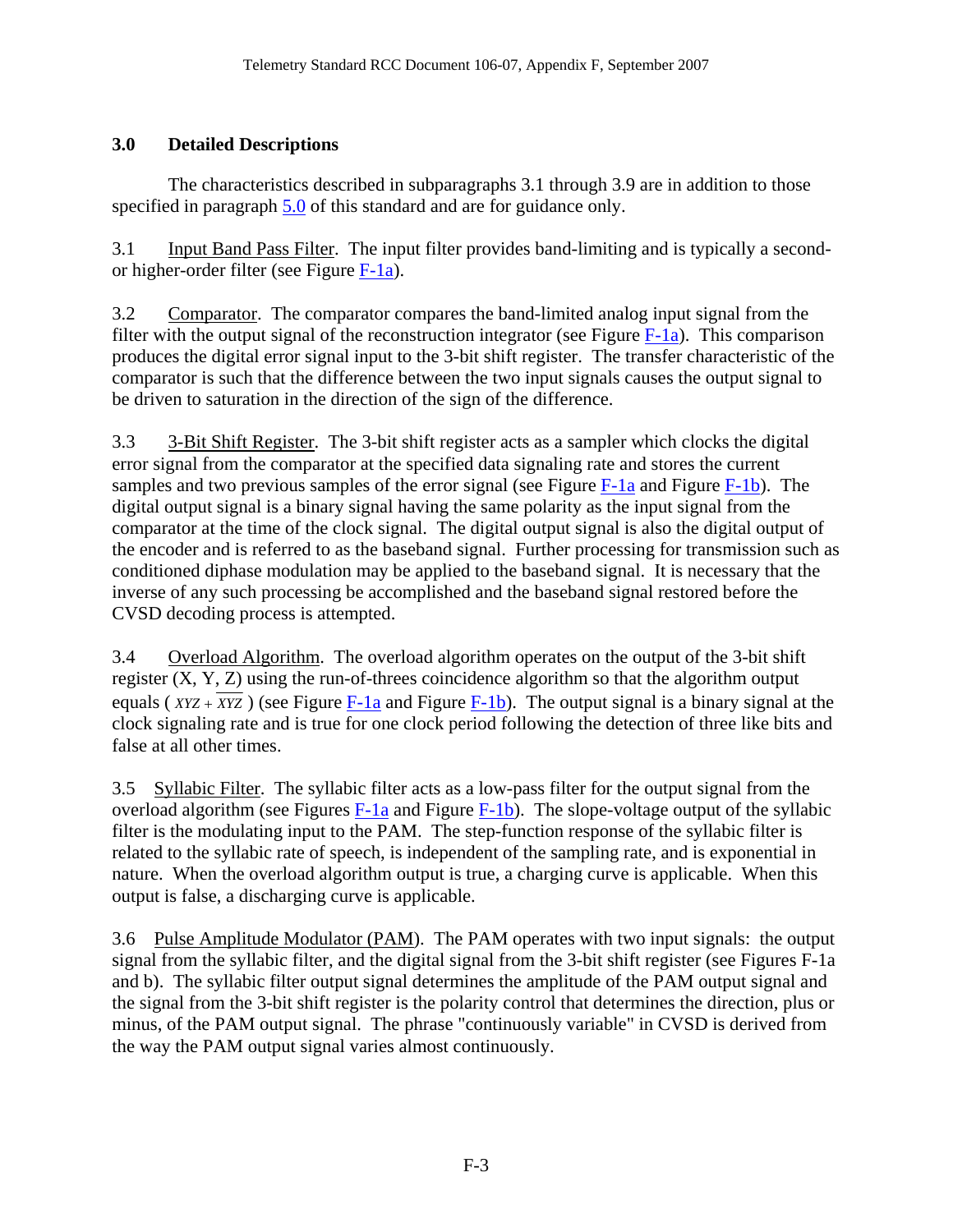<span id="page-5-0"></span>3.7 Reconstruction Integrator. The reconstruction integrator operates on the output signal of the PAM to produce an analog feedback signal to the comparator (or an output signal to the output low-pass filter in the receiver) that is an approximation of the analog input signal (see Figures F-1a and b).

3.8 Output Low-Pass Filter. The output filter is a low-pass filter having a frequency response that typically has an asymptotic rolloff with a minimum slope of 40 dB per octave, and a stopband rejection that is 45 dB or greater (see Figure F-1b). The same output filter characteristic is used for encoder digital output signals of either 16 or 32 kbps.

3.9 Typical CVSD Decoder Output Envelope Characteristics. For a resistance/ capacitance circuit in the syllabic filter with time constants of 5 ms for both charging and discharging, the envelope characteristics of the signal at the decoder output are shown in Figure [F-2.](#page-5-0) For the case of switching the signal at the decoder input from the 0-percent run-of-threes digital pattern to the 30-percent run-of-threes digital pattern, the characteristic of the decoder output signal follows the resistance/capacitance charge curve. Note that the number of time constants required to reach the 90-percent charge point is 2.3, which gives a nominal charge time of 11.5 ms.

 When switching the other way (from the 30-percent pattern to the 0-percent pattern), the amplitude at the beginning of discharging is, at the first moment of switching, higher (by a factor of 16) than the final value which is reached asymptotically. The final value equals −24 dBm0, that is, 0.03. Therefore, the amplitude at the beginning of discharging is 0.48 (percent run-ofthrees  $= 0$ ). Note that the number of time constants required to reach the 10-percent point on the discharge curve is 1.57, which gives a nominal discharge time of 7.8 ms.



Figure F-2. Typical envelope characteristics of the decoder output signal for CVSD.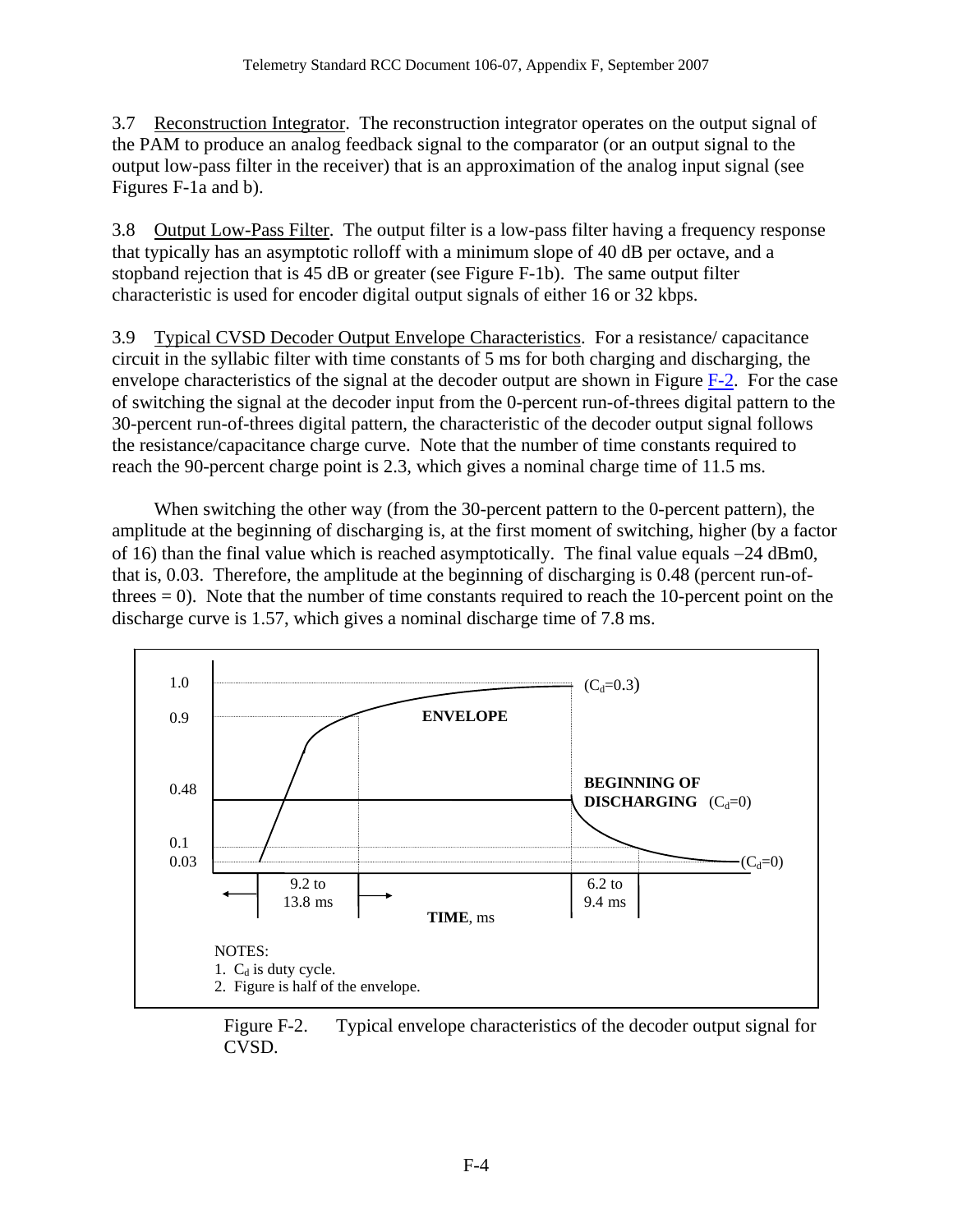## <span id="page-6-0"></span>**4.0 Reference Level**

 The decoder analog output level with the 16 and 32 kbps, 30-percent run-of-threes reference digital pattern applied to the decoder input shall be the reference level for the CVSD requirements of this standard and shall be designated 0 dBm0 (see subparagraph [5.9.1\)](#page-7-0).

## **5.0 CVSD Characteristics**

The characteristics of CVSD are described in the following subparagraphs.

5.1 Input and Output Impedances. The analog input and output impedances for CVSD converters are not standardized. These impedances depend upon the application of the converters.

5.2 Data Signaling Rates. The CVSD converter shall be capable of operating at 16 and 32 kbps.

5.3 Input and Output Filters. The analog input shall be band pass filtered. The analog output shall be low pass filtered.



5.4 Overload Algorithm. A 3-bit shift register shall be used for the CVSD encoder and decoder (see Figure  $F-1a$  and Figure  $F-1b$ ). The overload logic shall operate on the output of this shift register using the run-of-threes coincidence algorithm. The algorithm output signal shall be a binary signal at the data-signaling rate. This signal shall be true for one clock period following the detection of three like bits (all ZEROS or all ONES) and false at all other times.

5.5 Compression Ratio. The compression ratio shall be nominally 16:1 with a maximum of 21:1 and a minimum of 12:1. The maximum slope voltage shall be measured at the output of the syllabic filter for a 30-percent run-of-threes digital pattern. The minimum slope voltage shall be measured at the output of the syllabic filter for a 0-percent run-of-threes digital pattern.

5.6 Syllabic Filter. The syllabic filter shall have a time constant of 5 ms  $\pm 1$ . The step function response of the syllabic filter shall be exponential in nature. When the output of the overload algorithm is true, a charge curve shall be applicable. When the output of the overload algorithm is false, a discharge curve shall be applicable.

5.7 Reconstruction Integrator Time Constant. The reconstruction integrator shall have a time constant of 1 ms  $\pm 0.25$ .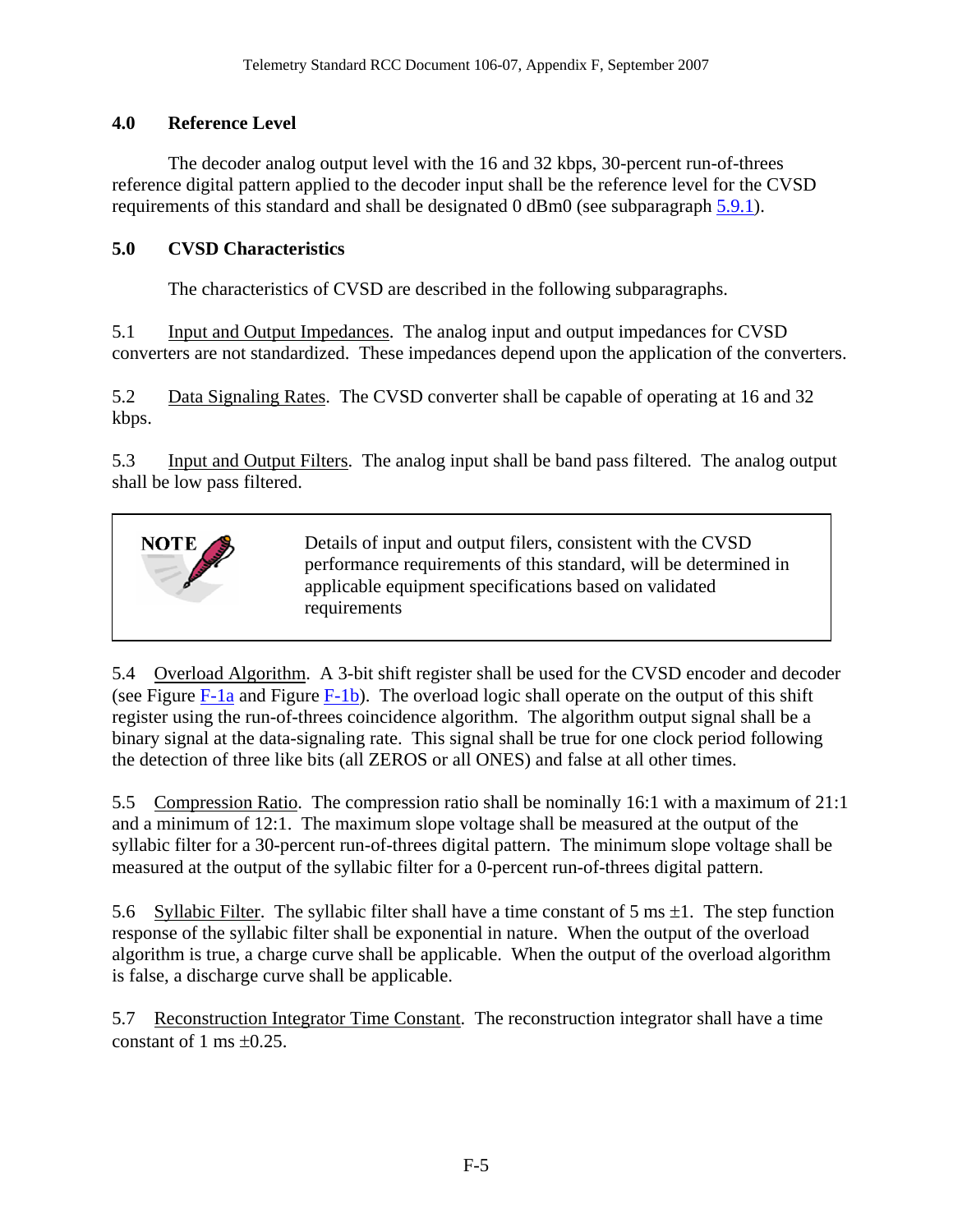<span id="page-7-0"></span>5.8 Analog-to-Digital Conversion. An 800-Hz  $\pm 10$  signal at a 0 dBm0 level applied to the input of the encoder shall give a duty cycle  $(C_d)$  of 0.30 at the algorithm output of the encoder shown in Figure [F-la.](#page-3-0)

5.9 Digital-to-Analog Conversion. The characteristics of a digital-to-analog conversion are described in the following subparagraphs.

5.9.1 Relation of Output to Input. With the applicable reference digital patterns of Table [F-1](#page-7-0) applied to the digital input of the decoder as shown in Figure  $F-3$ , the analog output signal shall be 800 Hz  $\pm 10$  at the levels shown in Table F-1, measured at the decoder output. These digital patterns, shown in hexadecimal form, shall be repeating sequences.

5.9.2 Conversion Speed. When the decoder input is switched from the 0-percent run-of-threes digital pattern to the 30-percent run-of-threes digital pattern, the decoder output shall reach 90 percent of its final value within 9 to 14 ms. When the decoder input is switched from the 30-percent run-of-threes digital pattern to the 0-percent run-of-threes digital pattern, the decoder output shall reach 10 percent of the 30-percent run-of-threes value within 6 to 9 ms. These values shall apply to both the 16 and 32-kbps data signaling rates.

5.10 CVSD Converter Performance. The characteristics specified in subparagraphs 5.10.1 through 5.10.7 apply to one CVSD conversion process obtained by connecting the output of an encoder to the input of a decoder (see Figure [F-3](#page-8-0)).



Test signal frequencies that are submultiples of the data signaling rate shall be avoided by offsetting the nominal test frequency slightly; for example, an 800-Hz test frequency could be offset to 804 Hz. This test frequency offset will avoid nonlinear distortion, which can cause measurement difficulties when CVSD is in tandem with PCM.

| <b>TABLE F-1. DECODER REFERENCE DIGITAL PATTERNS FOR CVSD</b> |                                  |                             |                  |  |  |
|---------------------------------------------------------------|----------------------------------|-----------------------------|------------------|--|--|
| <b>Data Signaling Rate</b><br>(kpbs)                          | <b>Digital</b><br><b>Pattern</b> | Run-of-threes,<br>(percent) | Output<br>(dBm0) |  |  |
| 16                                                            | DB492                            |                             | $-24\pm1$        |  |  |
| 32                                                            | DB54924AB6                       |                             | $-24\pm1$        |  |  |
| 16                                                            | FB412                            | 30                          | $0\pm1$          |  |  |
| 32                                                            | <b>FDAA10255E</b>                | 30                          | $() + 1$         |  |  |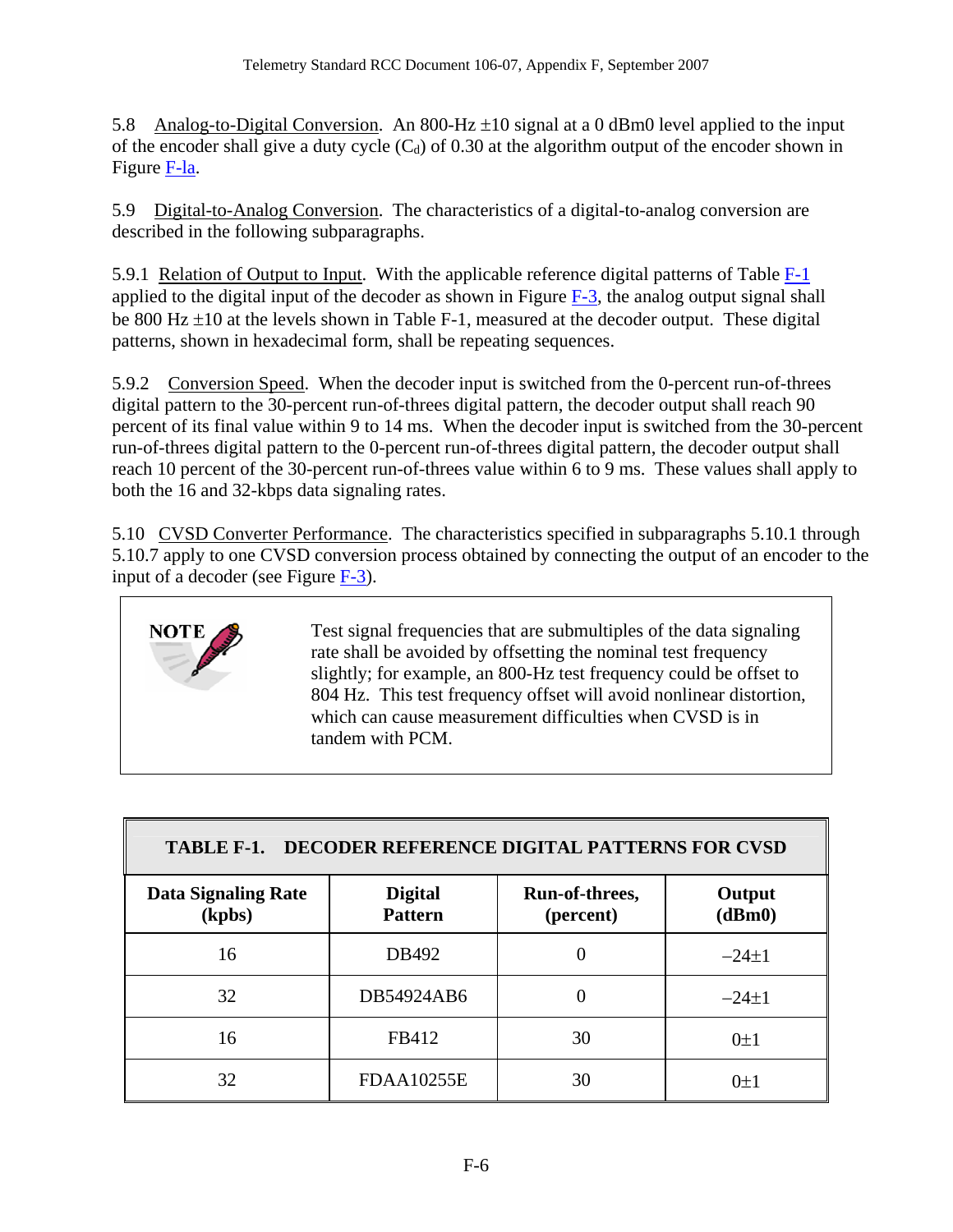<span id="page-8-0"></span>

Figure F-3. Interface diagram for CVSD converter.

5.10.1 Companding Speed. When an 800-Hz  $\pm 10$  sine wave signal at the encoder input is switched from −24 dBm0 to 0 dBm0, the decoder output signal shall reach 90 percent of its final value within 9 to 14 ms.

5.10.2 Insertion Loss. The insertion loss between the encoder input and the decoder output shall be 0 dB  $\pm$ 2 dB with an 800 Hz  $\pm$ 10, 0 dBm0 input to the encoder.

5.10.3 Insertion Loss Versus Frequency Characteristics. The insertion loss between the encoder input and decoder output, relative to 800 Hz ±10 measured with an input level of −15 dBm0 applied to the converter input, shall not exceed the limits indicated in Table F-2 and shown in Figure [F-4a](#page-9-0) and Figure [F-4b.](#page-9-0)

| TABLE F-2.<br><b>INSERTION LOSS LIMITS FOR CVSD</b> |                                                                                                                            |                                                                              |  |  |  |
|-----------------------------------------------------|----------------------------------------------------------------------------------------------------------------------------|------------------------------------------------------------------------------|--|--|--|
| Rate<br>(kpbs)                                      | <b>Frequency</b> $(f)$<br>(Hz)                                                                                             | <b>Insertion Loss</b> (dB)<br>(Referenced to 800 Hz)                         |  |  |  |
| 16                                                  | f < 300<br>$300 \le f \ge 1000$<br>$1000 \le f \ge 2600$<br>$2600 \le f \ge 4200$<br>$4200 \le f$                          | $\ge -1.5$<br>$-1.5$ to 1.5<br>$-5$ to 1.5<br>$\ge -5$<br>$\geq$ 25          |  |  |  |
| 32                                                  | f < 300<br>$300 \le f \ge 1400$<br>$1400 \le f \ge 2600$<br>$2600 \le f \ge 3400$<br>$3400 \le f \ge 4200$<br>$4200 \le f$ | $\geq -1$<br>$-1$ to 1<br>$3$ to $1$<br>$3$ to $2$<br>$\geq -3$<br>$\geq$ 25 |  |  |  |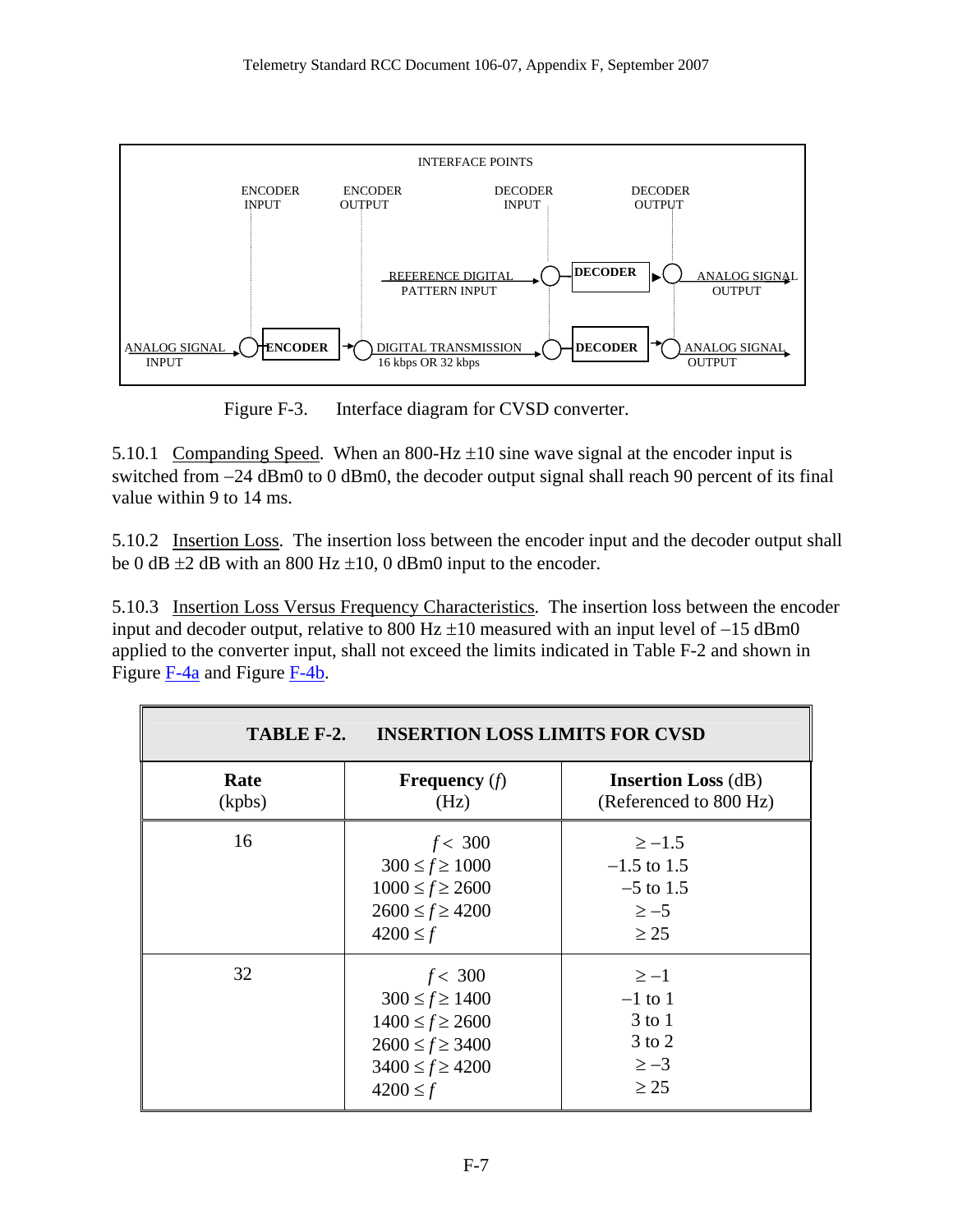<span id="page-9-0"></span>

Figure F-4a. Insertion loss versus frequency for CVSD (16 kbps).



Figure F-4b. Insertion loss versus frequency for CVSD (32 kbps).

5.10.4 Variation of Gain With Input Level. The variation in output level, relative to the value at −15 dBm0 input, shall be within the limits of Figure [F-5a](#page-10-0) and Figure [F-5b](#page-10-0) for an input frequency of  $800 \text{ Hz} \pm 10.$ 

5.10.5 Idle Channel Noise. The idle channel noise shall not exceed the limits shown in Table [F-3](#page-11-0) when measured at the CVSD decoder output.

5.10.6 Variation of Quantizing Noise With Input Level. The minimum signal to quantizing noise ratio over the input signal level range shall be above the limits of Figure [F-6a](#page-11-0) and Figure [F-6b.](#page-11-0) The noise ratio shall be measured with flat weighting (unweighted) at the decoder output with a nominal 800-Hz  $\pm 10$  sine wave test signal at the encoder input.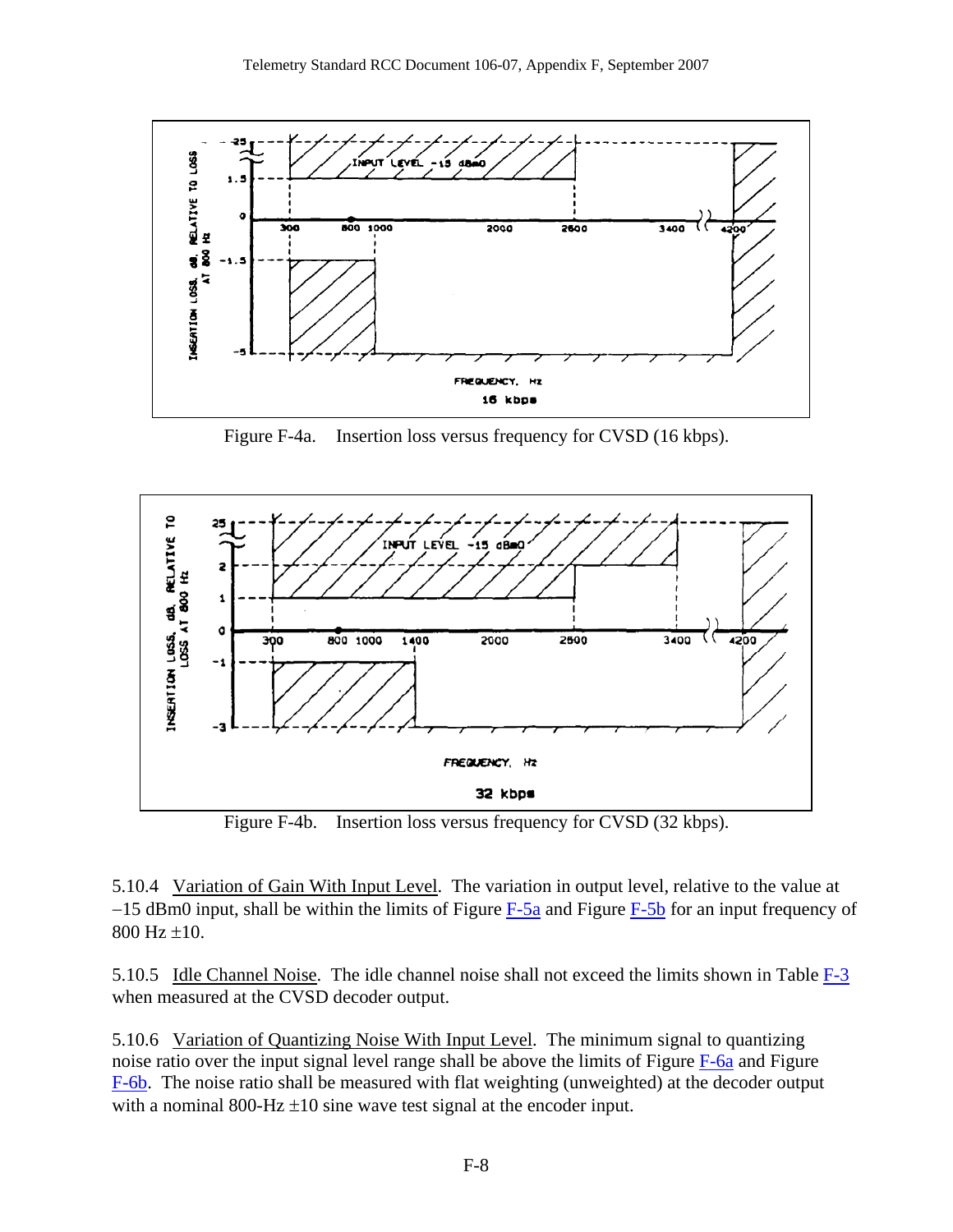<span id="page-10-0"></span>5.10.7 Variation of Quantizing Noise With Frequency. The minimum signal to quantizing noise ratio over the input frequency range shall be above the limits of Figure [F-7a](#page-12-0) and Figure [F-7b.](#page-12-0) The noise ratio shall be measured with flat weighting (unweighted) at the decoder output with a sine wave test signal of −15 dBm0.



Figure F-5a. Variation of gain with input level for CVSD (16 kbps).



Figure F-5b. Variation of gain with input level for CVSD (32 kbps).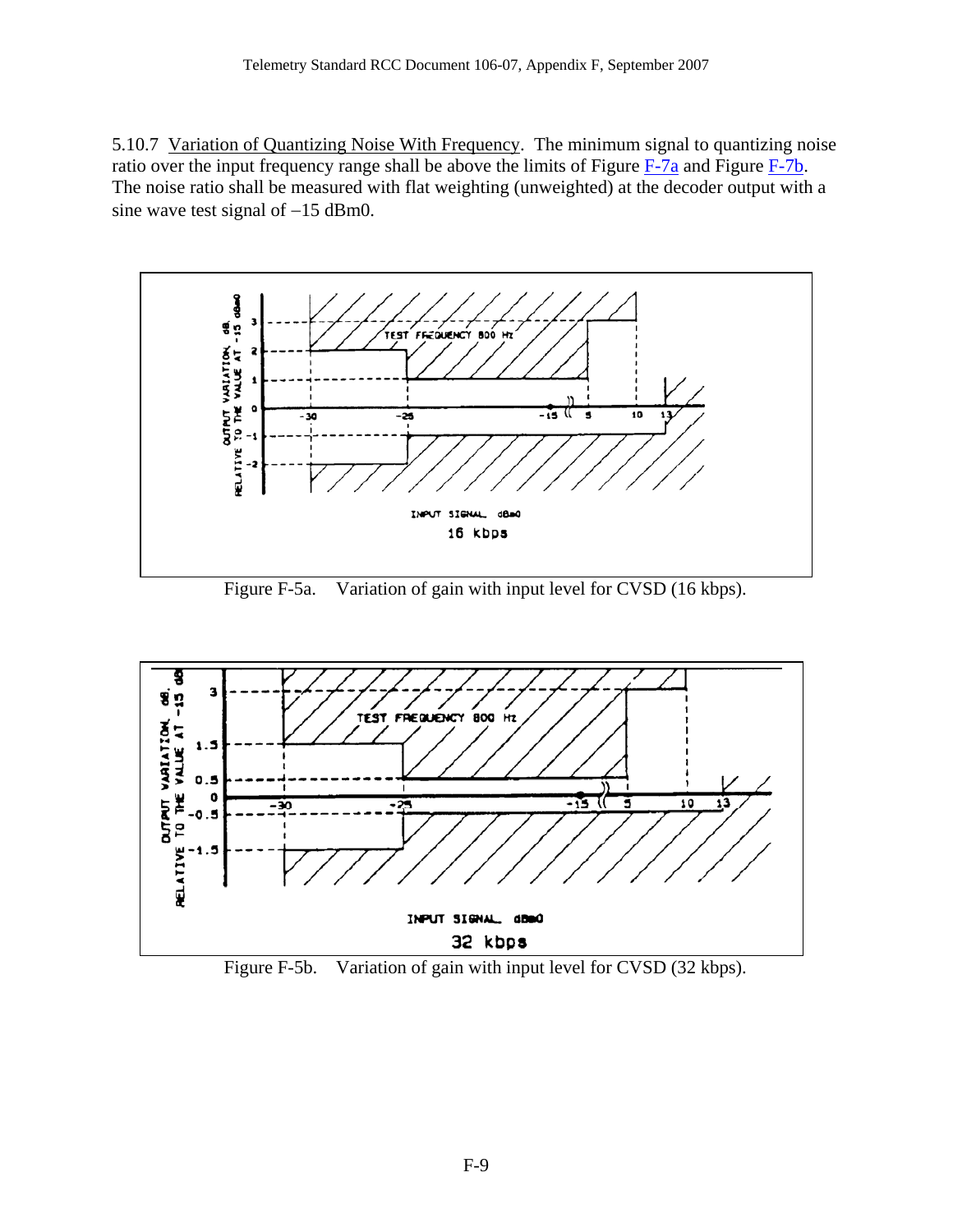<span id="page-11-0"></span>

| <b>IDLE CHANNEL NOISE LIMITS FOR CVSD</b><br>TABLE F-3. |                                  |  |  |
|---------------------------------------------------------|----------------------------------|--|--|
| Data Signaling Rate (kbps)                              | <b>Idle Channel Noise (dBm0)</b> |  |  |
| 16                                                      | $-40$                            |  |  |
| 32                                                      | $-50$                            |  |  |



Figure F-6a. Signal to quantizing noise ratio vs input level for CVSD (16 kbps).



Figure F-6b. Signal to quantizing noise ratio vs. input level for CVSD (32 kbps).